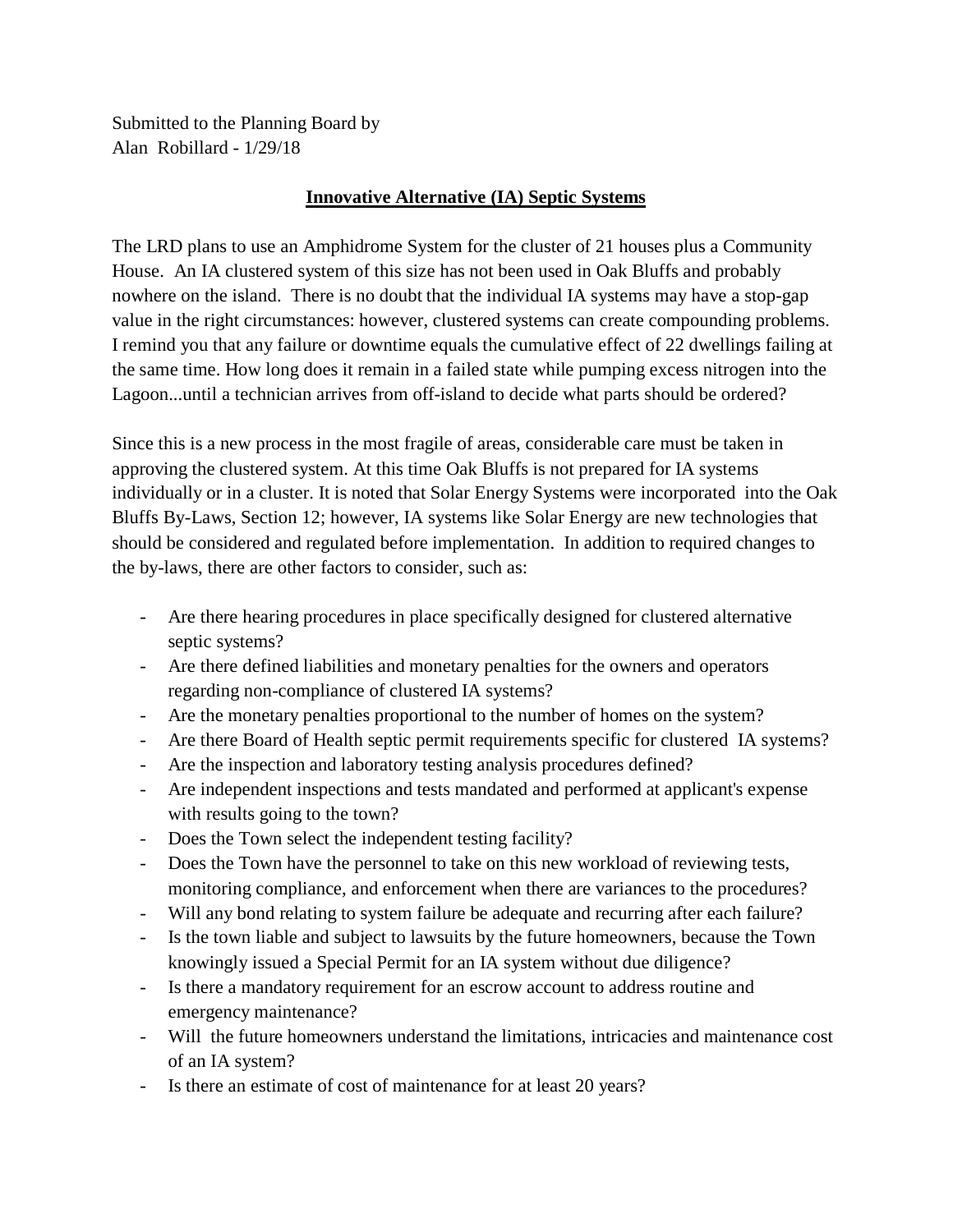- Will there be a written agreement stating that the owners are required to pay for all associated inspections, maintenance and repairs?
- Is there a mandate for additional land be to made available to be used when the system fails and a second system is required?
- Is there a backup system requirement for those times when system failures require a long term fix?

# **Amphidrome Complexity and Need for Maintenance**

. .

A member of the Planning Board at the 12/14/17 meeting suggested that more information about IA systems should be gathered before a decision could be made. He is correct; IA systems are not necessarily the panacea that many believe them to be. ... see information below from the internet which may help understand the process.

The Amphidrome system which will be used at LRD is considered to be a complex system that will need close monitoring and maintenance to be effective. The following excerpt from the referenced site takes you through one cycle of the Amphidrome system. I do not know if the clustered system will be more or less complex; however, the biological, mechanical, and electronic processes should be similar.

[http://www.barnstablecountyhealth.org/resources/publications/compendium-of](http://www.barnstablecountyhealth.org/resources/publications/compendium-of-information-on-alternative-onsite-septic-system-technology/sequencing-batch-reactors)[information-on-alternative-onsite-septic-system-technology/sequencing-batch](http://www.barnstablecountyhealth.org/resources/publications/compendium-of-information-on-alternative-onsite-septic-system-technology/sequencing-batch-reactors)[reactors](http://www.barnstablecountyhealth.org/resources/publications/compendium-of-information-on-alternative-onsite-septic-system-technology/sequencing-batch-reactors)

STEP 1. At 3:30 AM each day, the system discharges to the leaching facility using discharge pump until the low water float is activated.

STEP 2. Flow begins to enter the system causing sewage to flow into the Amphidrome Reactor and equalize elevation in the clearwell. Process air is bubbling up through the chamber, opposite the liquid flow direction. This a nitrification stage.

STEP 3. Recirculation pump activates and pumps clearwell liquid back trough the Amphidrome Reactor, forcing the liquid level up to the return line. Again, process air is still entering the lower part of the unit and bubbling up through the effluent, continuing to create conditions for nitrification.

STEP 4. Liquid from the treatment unit beginning to flow back to the septic tank via the return line, and mixes with fresh sewage coming in. The now-nitrified effluent enters the anoxic conditions of the septic tank and begins to denitrify using the sewage as a carbon-food source.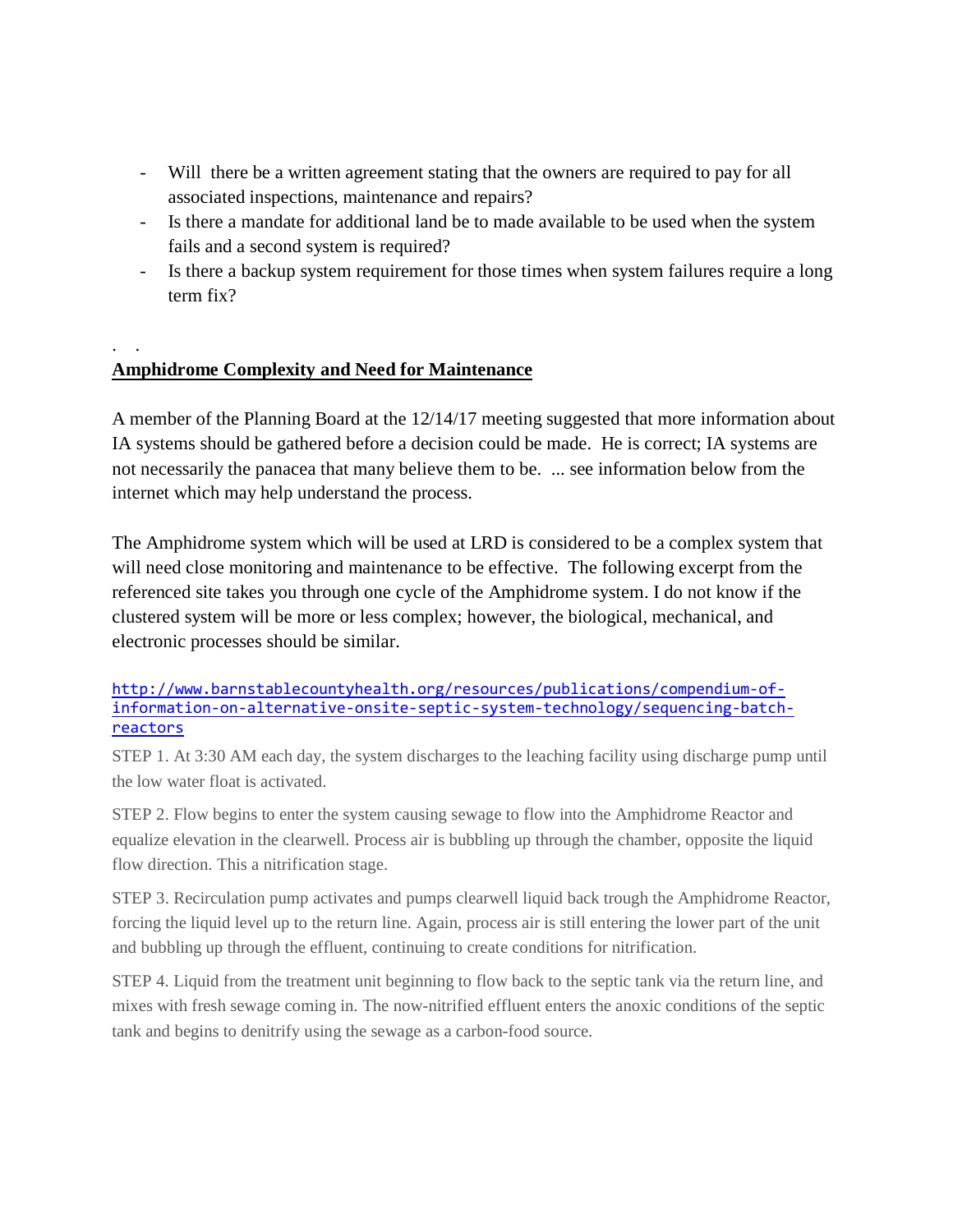Step 4 – The recirculation pump in the clearwell goes off and allows the septic tank and clearwell to once again equilibrate liquid elevations. Since the process air is not applied during the passage through the Amphidrome Reactor, anoxic conditions result in denitrification (Denite®) (10AM-11:30AM).

STEP  $5 - At 11:30 AM$ , is a repetition of STEP  $3 -$  process air on (reverse ColOX<sup>®</sup>) STEP 6. – At 12:00 noon, is a repetition of STEP 4 with process air on (forward ColOX®) STEP 7 – At 3:00 PM, is a repetition of STEP 3 – process air on (reverse ColOX $\circledR$ ) STEP  $8 - At 3:30$  PM, is a repetition of STEP  $4 -$  process air off (Denite®) STEP 9 – At 4:30 PM, is a repetition of STEP 3 – process air on (reverse ColOX® ) STEP 10 – At 5:00 PM, is a repetition of STEP 4 with process air on (forward ColOX® ) STEP 11 – At 7:30 PM, is a repetition of STEP 3 – process air on (reverse ColOX®) STEP  $12 - At 8:00 PM$ , is a repetition of STEP 4 with process air on (forward ColOX®) STEP 13 – At 11:00 PM, is a repetition of STEP 3, with higher air input for the purpose of scouring media, dislodging sludge and allowing it to recycle to the septic tank (BACKWASH). STEP 14 – At 11:30 PM, is a repetition of STEP 4 – process air off( Denite®) STEP 15 – Is a repetition of STEP 1

Below is a link to a video that graphically gives you an idea of the moving parts and the physical components of an Amphirome system:

\_\_\_\_\_\_\_\_\_\_\_\_\_\_\_\_\_\_\_\_\_\_\_\_\_\_\_\_\_\_\_\_\_\_\_\_\_\_\_\_\_\_\_\_\_\_\_\_\_\_\_\_\_\_\_\_\_\_\_\_\_\_\_\_\_\_\_\_\_\_\_\_\_\_\_\_\_\_\_\_\_\_\_\_\_\_\_

\_\_\_\_\_\_\_\_\_\_\_\_\_\_\_\_\_\_\_\_\_\_\_\_\_\_\_\_\_\_\_\_\_\_\_\_\_\_\_\_\_\_\_\_\_\_\_\_\_\_\_\_\_\_\_\_\_\_\_\_\_\_\_\_\_\_\_\_\_\_\_\_\_\_\_

#### <http://youtu.be/BCERCpRITpo>

At the May 12, 2016 *"Innovative Alternate (I/A) Conference: Cleaning Up Our Waters"* sponsored by the MVC, some comments were made about an I/A system's risks and its cost of maintenance. This conference was videotaped and should be available online. At that conference, Mike Giggey of Wright-Pierce explained that I/A systems are generally less proven and are influenced by uncontrollable factors. He also stated I/A systems risk underperforming and should have a backup. Importantly, he explained that the cost to maintain the system is approximately 5% of the initial cost of the system per year.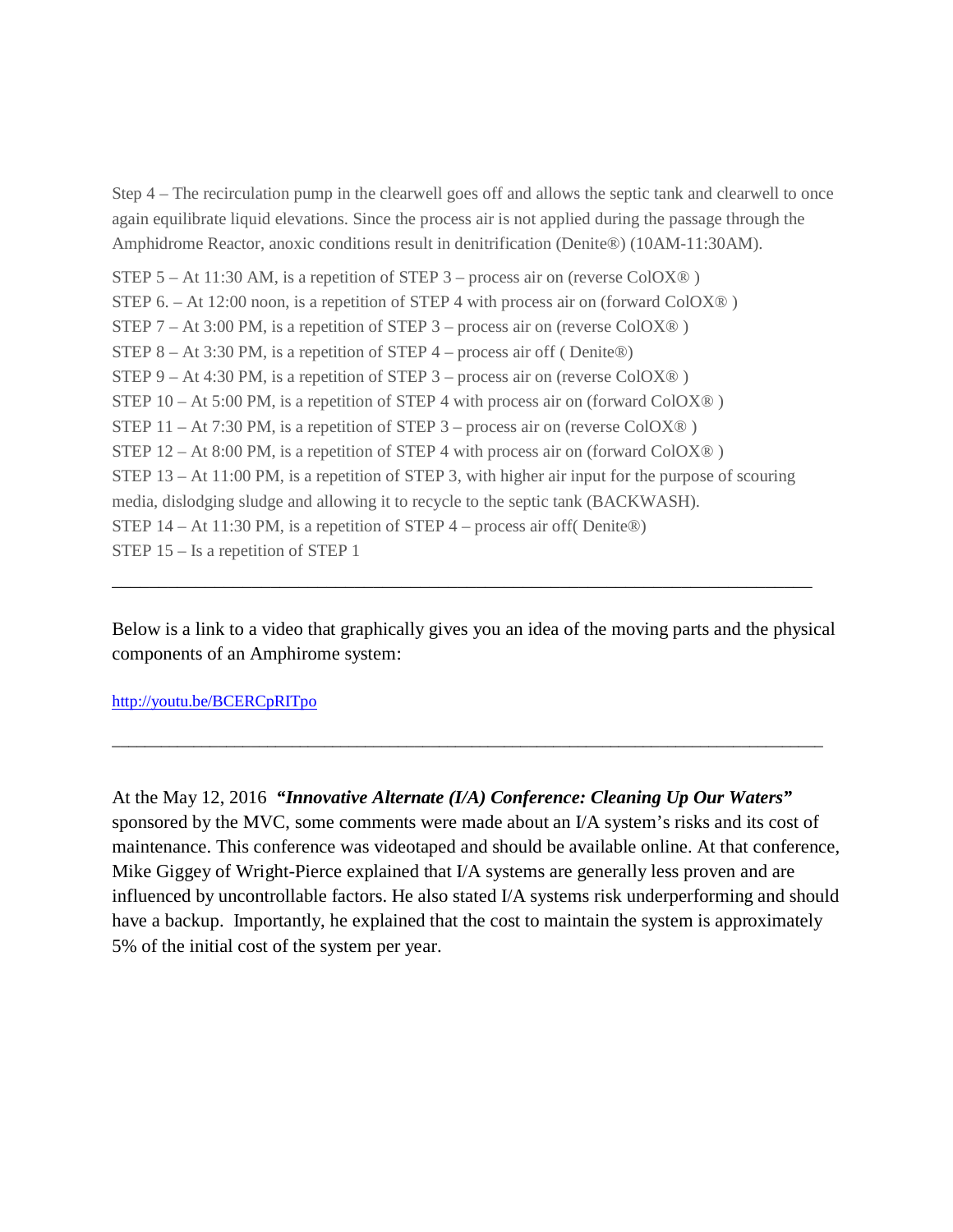**Problems and Complexity Recognized by Mass DEP**

<http://www.mass.gov/eea/docs/dep/water/compliance/mhoa1104.pdf>



**Amphidrome Operation and Maintenance Manual...see p. 29 for troubleshooting**

\_\_\_\_\_\_\_\_\_\_\_\_\_\_\_\_\_\_\_\_\_\_\_\_\_\_\_\_\_\_\_\_\_\_\_\_\_\_\_\_\_\_\_\_\_\_\_\_\_\_\_\_\_\_\_\_\_\_\_\_\_\_\_\_\_\_\_\_\_\_\_\_\_\_\_

<http://www.mass.gov/eea/docs/dep/water/wastewater/o-thru-v/omamphid.pdf>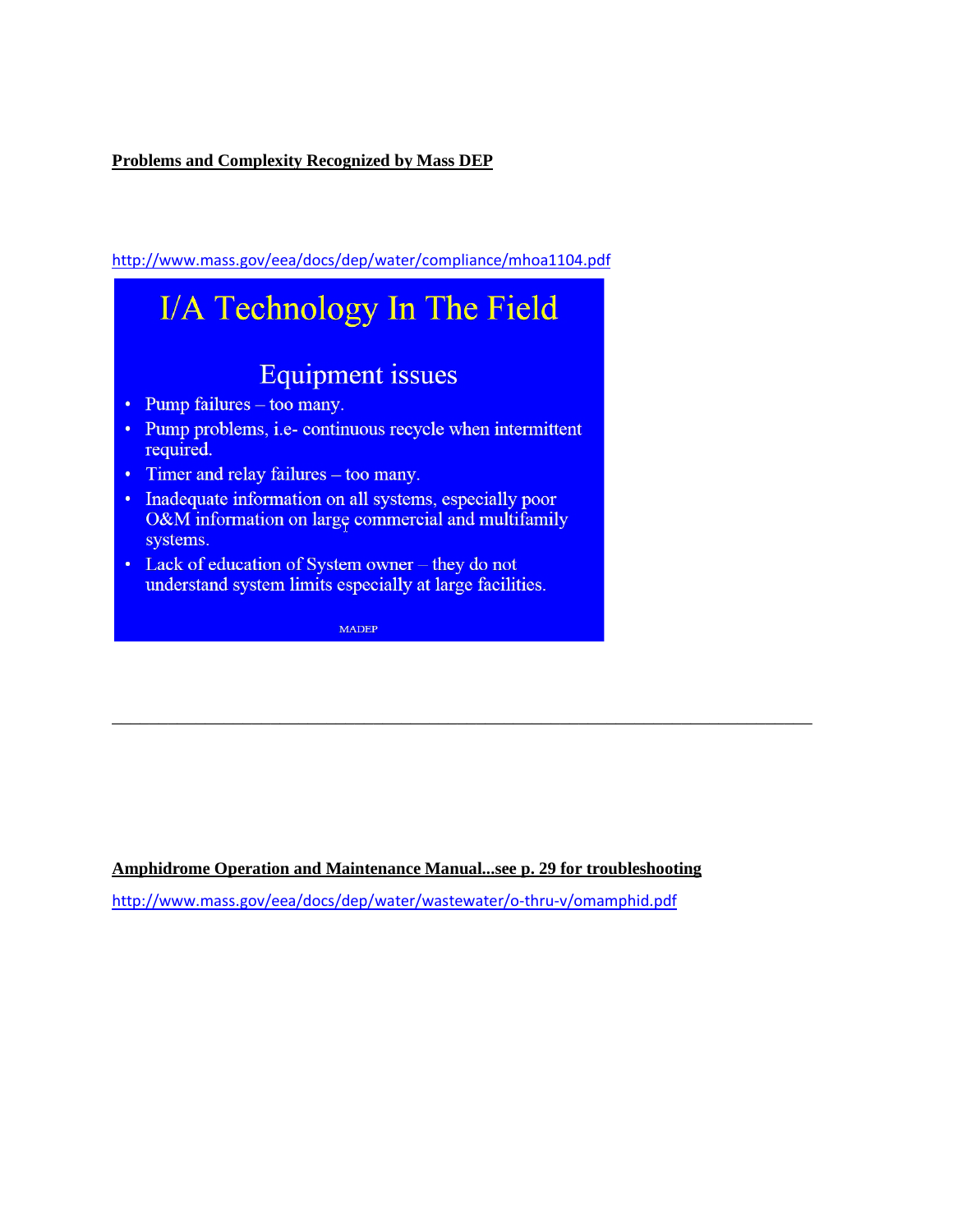### **Barnstable County Study of Single and Multi-family Systems**

<http://buzzardsbay.org/etistuff/bched-alternative-septic-sytems-2007.pdf>

#### PERFORMANCE OVERVIEW - ALL TECHNOLOGIES COMBINED - SINGLE AND MULTI-FAMILY

\_\_\_\_\_\_\_\_\_\_\_\_\_\_\_\_\_\_\_\_\_\_\_\_\_\_\_\_\_\_\_\_\_\_\_\_\_\_\_\_\_\_\_\_\_\_\_\_\_\_\_\_\_\_\_\_\_\_\_\_

A review of all available data shows that there is significant variability in the performance of systems within the same technology and among all tested technologies (Figures 7, 8, 9 and 10). Using data only from those systems having four or more samples, it appears that single-family units maintain an overall better performance with 69% exhibiting median TN values of 19 mg/L or less (Figure 8), compared with 60% of the multi-family units (Figure 10). This questions the common assumption that larger systems serving more than one residence perform better than single-family systems, at least for multi-family units with flows less than 10,000 gal/day.

\_\_\_\_\_\_\_\_\_\_\_\_\_\_\_\_\_\_\_\_\_\_\_\_\_\_\_\_\_\_\_\_\_\_\_\_\_\_\_\_\_\_\_\_\_\_\_\_\_\_\_\_\_\_\_\_\_\_\_\_\_\_\_\_\_\_

### **Questions about Maintenance**

-Who on the Island is capable of servicing the system?

-Who will respond to the alarms and emergency failures?

- -How long will it take?
- -If off-island, how will they get a ferry reservation in July and August?
- -Are they available on weekends and holidays?
- -What will this cost?
- -Is there an escrow account planned to pay for this?
- -What percentage of time will the system be in a failed state?

### **Ownership of the System**

LRD has said publicly that they foresee that at some time in the future, the town will take over the operation and expense of the system. Eventually they backed away from this position, but it doesn't mean that it won't come up again if the costs become too big of a burden. The residents of LRD could raise the issue themselves.

-What assurances are there that the town won't become liable?

-Would it be unreasonable of the residents to argue that the town is a party to the septic system, because it approved a Special Permit without an IA section in the by-laws?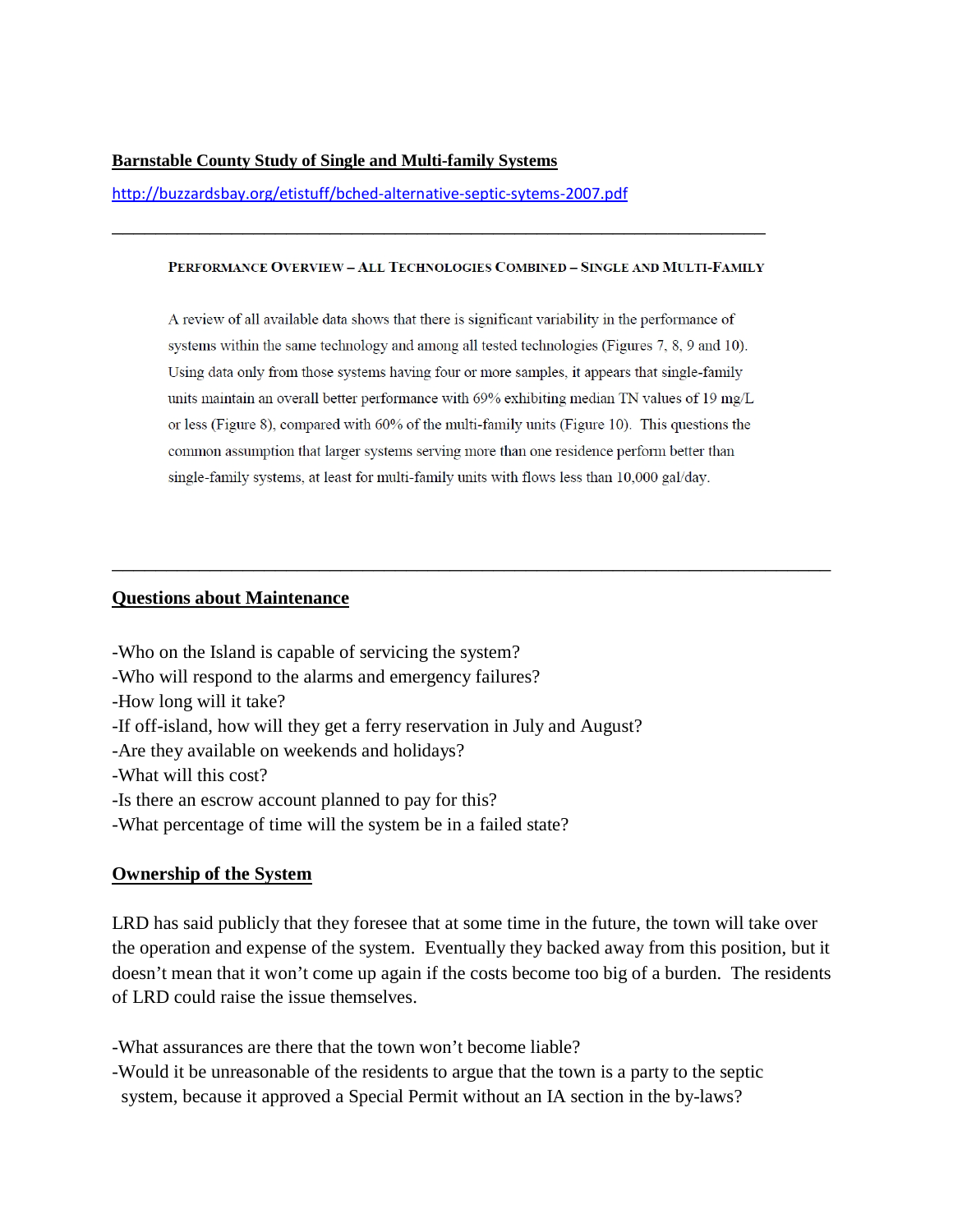# **Grinder Pumps - A Significant Part of the System**

Each house on the Amphidrome System will have an E/One grinder pump located near or in the dwelling. The town of Chelmsford, MA recently had to institute a policy that dealt with grinder pumps because of the burden being placed on the residents. The people of Chelmsford formed the Sewer Fairness Alliance for equal protection regarding grinder pumps. See the following links regarding Chelmsford.

[http://patch.com/massachusetts/chelmsford/grinder-pump-concerns-draw-crowd-of](http://patch.com/massachusetts/chelmsford/grinder-pump-concerns-draw-crowd-of-residents-to-selectmens-meeting)[residents-to-selectmens-meeting](http://patch.com/massachusetts/chelmsford/grinder-pump-concerns-draw-crowd-of-residents-to-selectmens-meeting) <http://www.townofchelmsford.us/DocumentCenter/View/8637> <http://chelmsford.wickedlocal.com/article/20140502/news/140509077> <http://sfa-chelmsford.org/>

As recently as this January, 2018, the town of Falmouth had a grinder pump issue because of cold weather. In this case the fix may have been easy, but part of the cost was paid by the town.

[https://fhmna.org/frozen-grinder-pump-issue-resolved-by-the-town-at-no-cost-to-owners-posted-1-11-](https://fhmna.org/frozen-grinder-pump-issue-resolved-by-the-town-at-no-cost-to-owners-posted-1-11-18) [18](https://fhmna.org/frozen-grinder-pump-issue-resolved-by-the-town-at-no-cost-to-owners-posted-1-11-18)

At the MVC *"Innovative Alternate (I/A) Conference: Cleaning Up Our Waters"* held on May 12, 2016 Dave Thompson of Edgartown, a speaker at the conference, was critical of I/A systems to the extent that when he considers putting sewers into a new area, he targets locations which have I/A systems already employed. He also explained the need to train his staff on the repair and the replacement of E/One grinder pumps because of their cost and inconvenience to the homeowner.

Grinder pumps are the subject in an Edgartown meeting...see following link, page 5:

[http://www.edgartown-ma.us/WWC\\_02\\_18\\_2014.pdf](http://www.edgartown-ma.us/WWC_02_18_2014.pdf)

Oak Bluffs' sewer rules and regulations seem to have little information about grinder pumps, but I may be searching in the wrong place. The following links bring you to some pages from towns that have written grinder pump policy and those that try to address the issue:

<https://www.town.sturbridge.ma.us/sites/sturbridgema/files/uploads/document3.pdf>